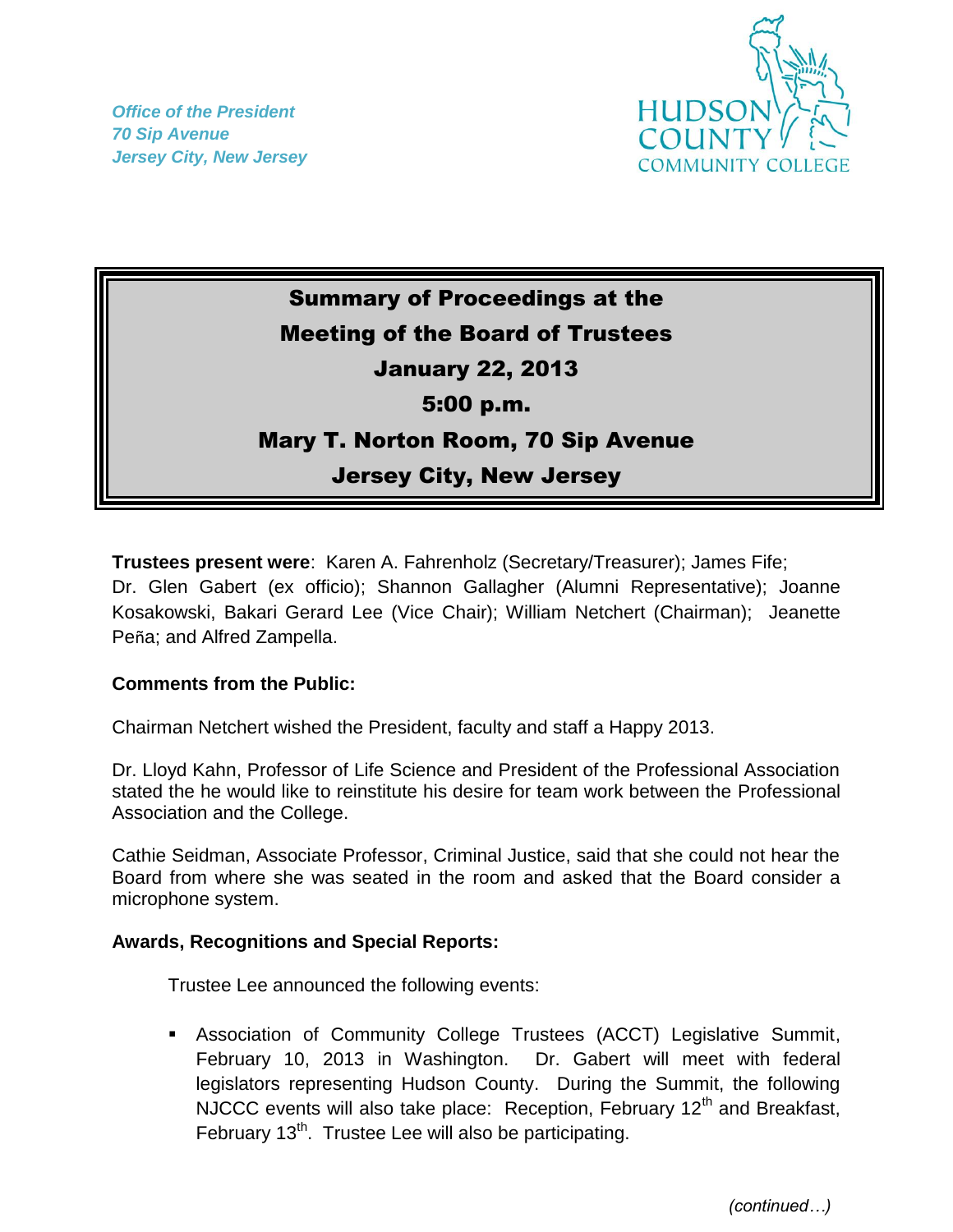NJCCC Trustee Essentials, February 25, 2013. Trustee Lee will participate on a panel discussion called "Student Success Initiative."

Dr. Gabert reported on the following:

- Trustee Karen Fahrenholz will give the welcoming address at the College In-Service, Thursday, January  $24<sup>th</sup>$ , 9:30 a.m. in the Conference Center. Employees with 25 or more years of service will be honored at a luncheon.
- Dr. Gabert and Dr. Paula Pando gave a status report on spring enrollments and predicted a decline. Pando discussed possible causes. Gabert discussed the impact on the current operating budget.

The trustees **approved the minutes** of the November 20, 2012 Reorganization Meeting and the Regular Meeting.

The following actions were taken concerning **fiscal, administrative, lease and capital recommendations** brought forward by the Administration and endorsed by the Finance Committee:

- The award for two (2) years (February 1, 2013 through January 31, 2015) to provide vision care service, at a rate of \$5.15 per person/per month for eligible College employees, was awarded to National Vision Administrators, LLC of Clifton, New Jersey.
- Approval granted to rescind the resolution from September 11, 2012, VII. Fiscal Administrative, Lease, and Capital Recommendations: Resolution 11. Purchase of Supplies for the Culinary Arts Institute from M-Tucker, of Paterson, NJ in the amount of \$66,273.79.
- Approval granted to amend the purchase of kitchen supplies for the Culinary Arts Institute from M. Tucker of Paterson, New Jersey, at a cost not to exceed \$70,915.68. This contract is grant funded.
- The award of legal services for general counsel to Hudson County Community College for 2013 was awarded to Scarinci and Hollenbeck, Esq., of Lyndhurst, New Jersey.
- The award of real estate legal counsel services to Hudson County Community College for 2013 was awarded to John Curley, LLC of Jersey City, New Jersey.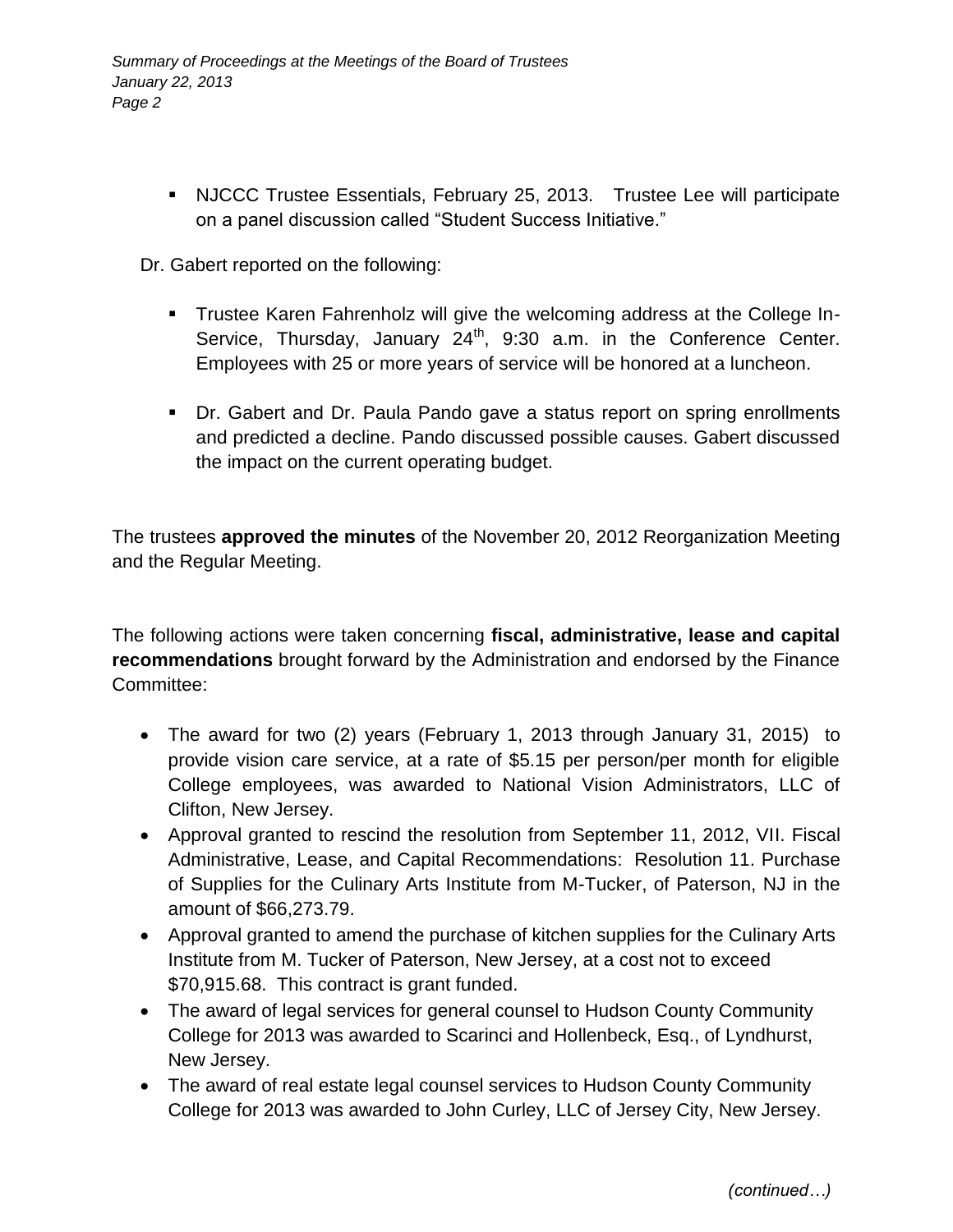- The award of consulting services was awarded to James Ferrell, Chair of the Radiography Education Department at Middlesex County College, at a cost not to exceed \$1,500.00.
- The purchase of extended service agreements for the Cisco Network Switches was awarded to Office Business Systems of Lincoln Park, N.J., at a cost not to exceed \$15,495.00. This contract is grant funded.
- The purchase of 45 iPads, cases, and a PowerSync cart for the library was awarded to Apple, of Austin, Texas at a cost not to exceed \$26,614.90, to be funded from the Library's operating budget.
- The purchase of a firewall and router upgrade was awarded to Verizon of Newark, New Jersey at a cost not to exceed \$54,808.78. This item is grant funded.

The following actions were taken regarding **personnel recommendations** brought forward by the Administration and endorsed by the Personnel Committee:

- The following resignations were accepted: Director of Center for Academic Student Success; Enrollment Record Assistant; Director of Practical Nursing; Coordinator, LEAP Program; and a Research Coordinator.
- The appointments to positions for: Instructor, Human Services; Writing Center Coordinator; Associate Dean of Research & Planning; and Interim Associate Dean of Humanities & Social Sciences were approved.
- The appointments to temporary assignments for: Instructors, Math (2); Physics; Computer Technology; Culinary Arts; Baking/Pastry; Business; ESL (2); and English (4) were approved.
- Modifications to the Staffing Table for FY13 were approved.
- Persons were approved for inclusion on the list of those authorized for part-time employment, January 22, 2012 – June 30, 2013.

The following actions were taken concerning a**cademic and student affairs:**

• Implementation of Revised Degree Program: Associate in Applied Science – Health Information Technology was approved.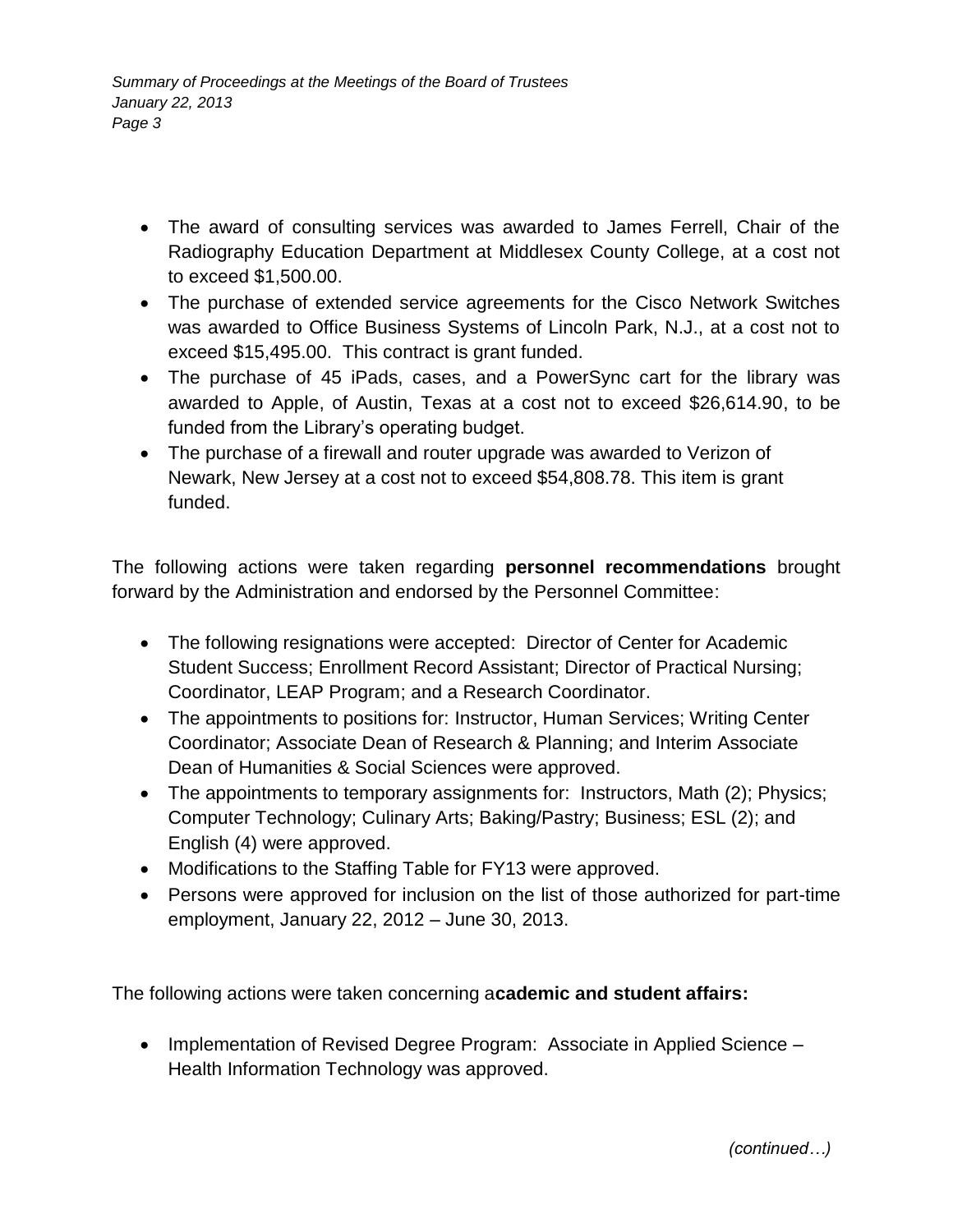# Under **new business:**

- The adoption of the revised Mission Statement, Vision Statement and Values Statement was approved. (see attached)
- Chairman Netchert announced that trustee Karen Fahrenholz will replace trustee Katia Stack as Secretary/Treasurer on the Executive Committee; that Shannon Gallagher will serve on the Academic and Student Affairs Committee and College Commencement Committee; and Jeanette Peña will serve on the Academic and Student Affairs Committee.
- The Board went into closed session. After reconvening under new business, the Board voted to eliminate a position on the staffing table due to program discontinuation.

The **meeting was adjourned** at 5:55 p.m.

*The minutes of the Board of Trustees, upon approval, are available in the College Library, the President's Office and on the College website.*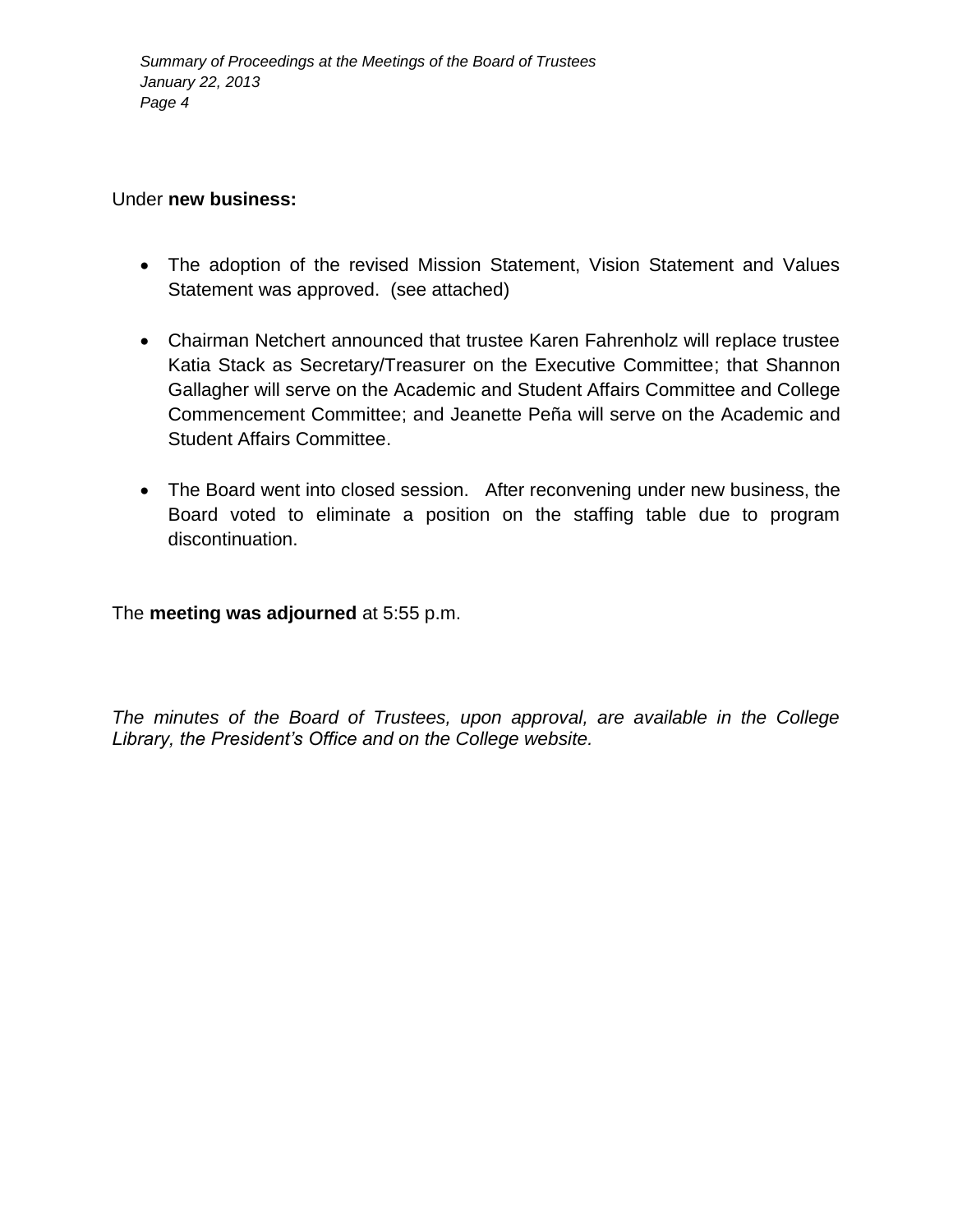## *HUDSON COUNTY COMMUNITY COLLEGE*

## *BOARD OF TRUSTEES MEETING*

*January 22, 2013*

# *X. NEW BUSINESS*

## *1. Mission Statement*

## *BACKGROUND*

*A college mission statement is a way to introduce the community to the fundamental purpose of the organization. The statement should provide clarity and focus and help move the organization from ideas to action.*

*The current mission statement of Hudson County Community College was adopted on April 13, 1993*  following a comprehensive process involving members of the college community and external *stakeholders. Over the past twenty years, the College has changed significantly: enrollment increases; expansion of academic programs and services; and the development of a physical campus. The environment in which the College operates is also different from what it was in 1992-1993: the community is larger and more complex; technological advances place greater demands for sophistication of programs and operations; issues focused on academic preparedness are more acute; and traditional funding sources are becoming less adequate.*

*During the past year, with the assistance of Dr. Rick Voorhees, the College embarked upon a comprehensive process to update the mission statement as well as develop a vision and values statement. Internal and external stakeholders were invited to participate in a series of surveys and focus groups. The information received as a result of these processes provided the foundation for new mission, vision, and value statements.*

#### *RECOMMENDATION*

*The President in consultation with trustees and the cabinet recommends the adoption of the mission, values and vision statements included in the resolution below.*

# *RESOLUTION*

*NOW THEREFORE BE IT RESOLVED that the Board of Trustees adopt the following College Mission, College Vision and College Values statements to replace the Mission Statement adopted on April 13, 1993, said statements to be effective immediately:*

*Mission statement: The mission of Hudson County Community College is to provide high quality educational opportunities that promote student success and are accessible, comprehensive, and learning centered.*

*Vision statement:* **We continually aspire to make Hudson County Community College such an excellent and innovative urban college that it can be a first-choice option for the students and communities it serves.**